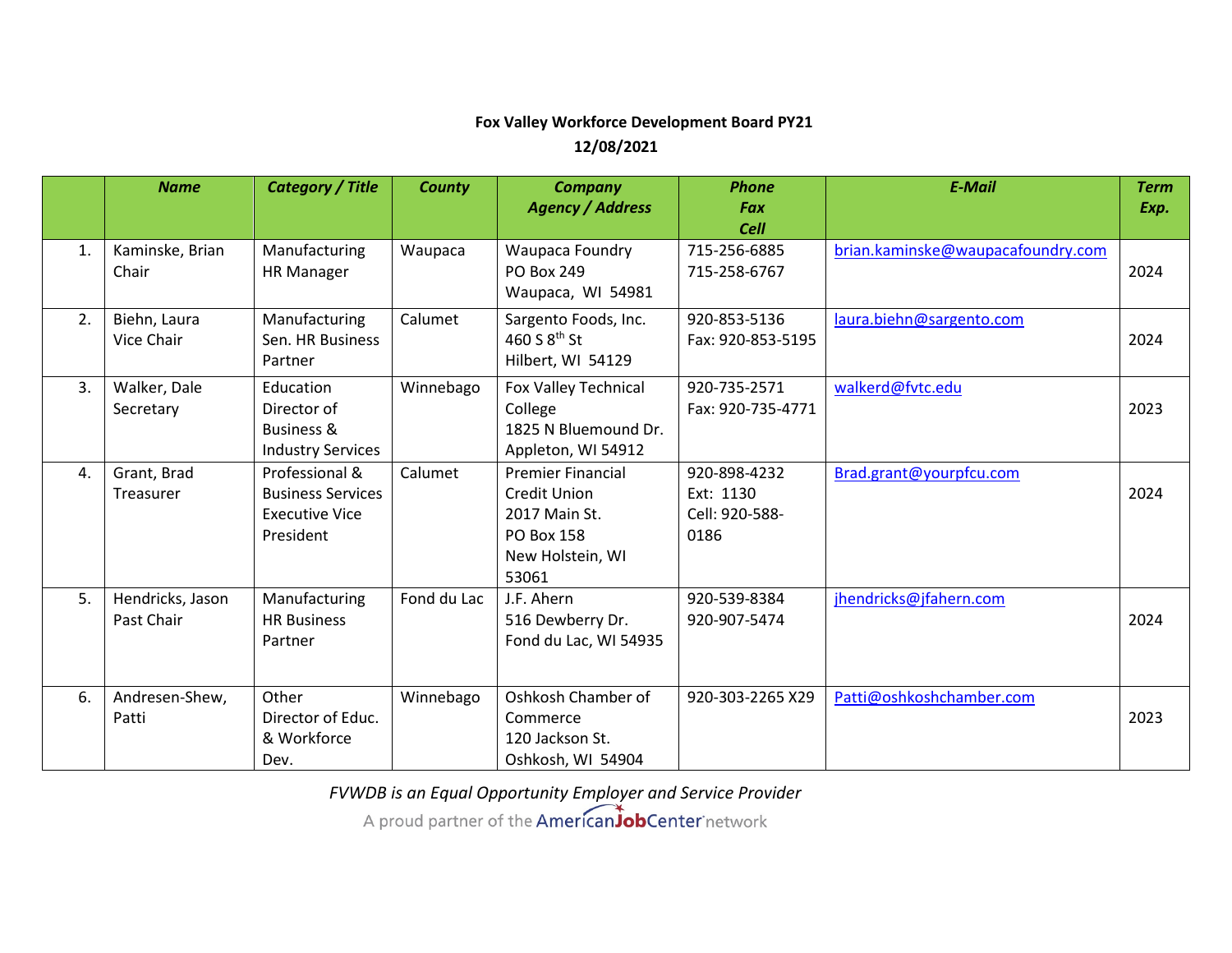| 7.  | Beregszazi, Tony  | <b>Services</b><br>Deputy Director                | Fond du Lac        | ADVOCAP, Inc.<br>19 W First St.<br>Fond du Lac, WI 54936                                  | 920-922-7760<br>Fax: 920-922-7214 | tonyb@advocap.org              | 2024 |
|-----|-------------------|---------------------------------------------------|--------------------|-------------------------------------------------------------------------------------------|-----------------------------------|--------------------------------|------|
| 8.  | Delsman, Dustin   | <b>Business Agent</b>                             | All                | UA Local 400<br><b>PO Box 530</b><br>Kaukauna, WI 54130-<br>0530                          | 920-462-0409<br>920-242-8184      | dustin@ua400.org               | 2024 |
| 9.  | Groshek, Amy      | <b>DWD</b><br>Adjudication<br>Supervisor          | All                | DWD-Unemployment<br>Insurance<br>PO Box 7755<br>Appleton, WI 54912                        | 920-832-1818                      | Amy.Groshek@dwd.wisconsin.gov  | N/A  |
| 10. | Haase, Russ       | Education &<br>Healthcare<br>Director HR          | Winnebago          | <b>Aurora Health Care</b><br>855 N Westhaven Dr.<br>Oshkosh, WI 54904                     | 920-456-7619                      | Russ.haase@aurora.org          | 2022 |
| 11. | Hall, Jo Ann      | Dean of<br>Economic &<br>Workforce<br>Development | Fond du Lac        | <b>Moraine Park Technical</b><br>College<br>235 N. National Ave.<br>Fond du Lac, WI 54935 | 920-924-3289<br>Cell:920-948-1629 | jhall@morainepark.edu          | 2024 |
| 12. | Hostettler, Aimee | Sr. Human<br>Resources<br>Generalist              | <b>Brownsville</b> | Michels Corporation<br>PO Box 128, 817 Main<br>St.<br>Brownsville, WI 53006               | 920-924-8789<br>Cell:920-602-1521 | ahostettler@michels.us         | 2024 |
| 13. | Kopetsky, Amanda  | Corporate HR<br>Director                          | Fond du Lac        | Alliance Laundry<br>Systems<br>221 Shepard St.<br>Ripon, WI 54971                         | 920-748-3121                      | Amanda.kopetsky@alliancels.com | 2024 |

*FVWDB is an Equal Opportunity Employer and Service Provider* A proud partner of the American JobCenter network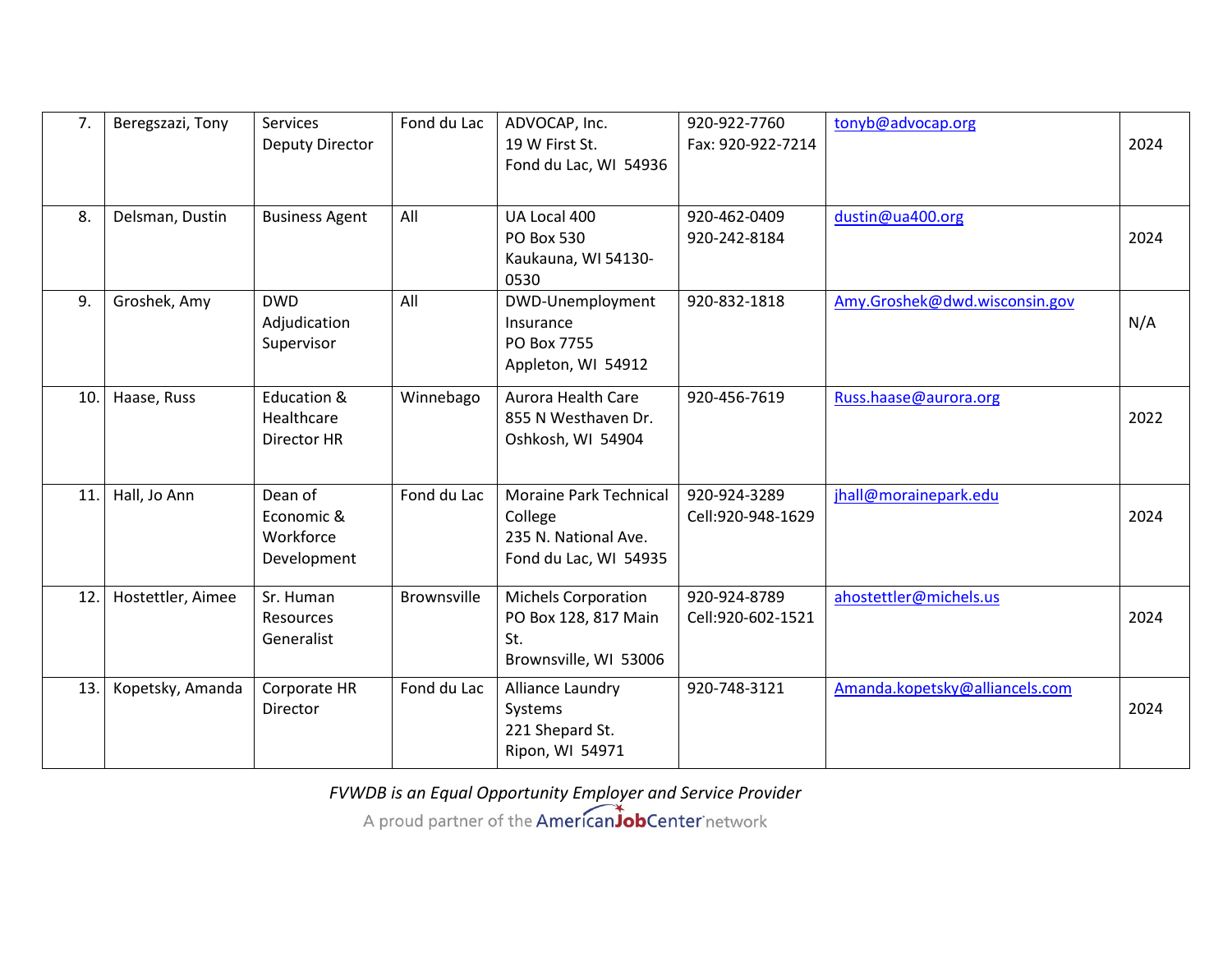| 14. | Lautenschlager,<br>Larry | Labor Council<br>President                                                            | Winnebago | Winnebago Area Labor<br>Council<br>1215 Carr Pl.<br>Oshkosh, WI 54901                                                                                | 920-379-0795                      | Lauts4@aol.com                  | 2022 |
|-----|--------------------------|---------------------------------------------------------------------------------------|-----------|------------------------------------------------------------------------------------------------------------------------------------------------------|-----------------------------------|---------------------------------|------|
| 15. | Maple, Jessica           | Region 1<br>Supervisor                                                                | All       | Office of Veteran<br><b>Employment Services</b><br><b>Employment &amp; Training</b><br>731 North 1st Street<br><b>Suite 4000</b><br>Wausau, WI 54403 | 715-432-5132                      | Jessica.Maple@dwd.wisconsin.gov | 2024 |
| 16. | Marks, Jennifer          | Director Of<br>Operations-<br>FSET/TrANS                                              | All       | <b>Forward Service Corp</b><br>2201 Oregon St.<br>Oshkosh, WI 54902                                                                                  | 920-292-1332                      | Jmarks@fsc-corp.org             | 2022 |
| 17. | Martinez, Jose           | Comm Based<br>Org.<br><b>VP Farmworker</b><br>& Comm Based<br>Serv.                   | Winnebago | <b>UMOS</b><br>2701 South Chase Ave.<br>Milwaukee, WI 53207                                                                                          | 414-389-6006<br>Cell:920-420-3801 | Jose.Martinez@umos.org          | 2024 |
| 18. | Mikorski, Jeff           | Executive<br>Director for<br>Waupaca County<br>Economic<br>Development<br>Corporation | Waupaca   | Waupaca Economic<br>Development<br>Corporation<br>P.O. Box 52<br>New London, WI<br>54961                                                             | 920-982-1582                      | wcedc@charter.net               | 2022 |
| 19. | Milka, Patty             | President                                                                             | All       | Milka Enterprises, LLC<br>N2575 Fox View Dr.<br>Hortonville, WI 54944                                                                                | 920-636-6418                      | Pmilka84@gmail.com              | 2023 |

*FVWDB is an Equal Opportunity Employer and Service Provider* A proud partner of the American JobCenter network